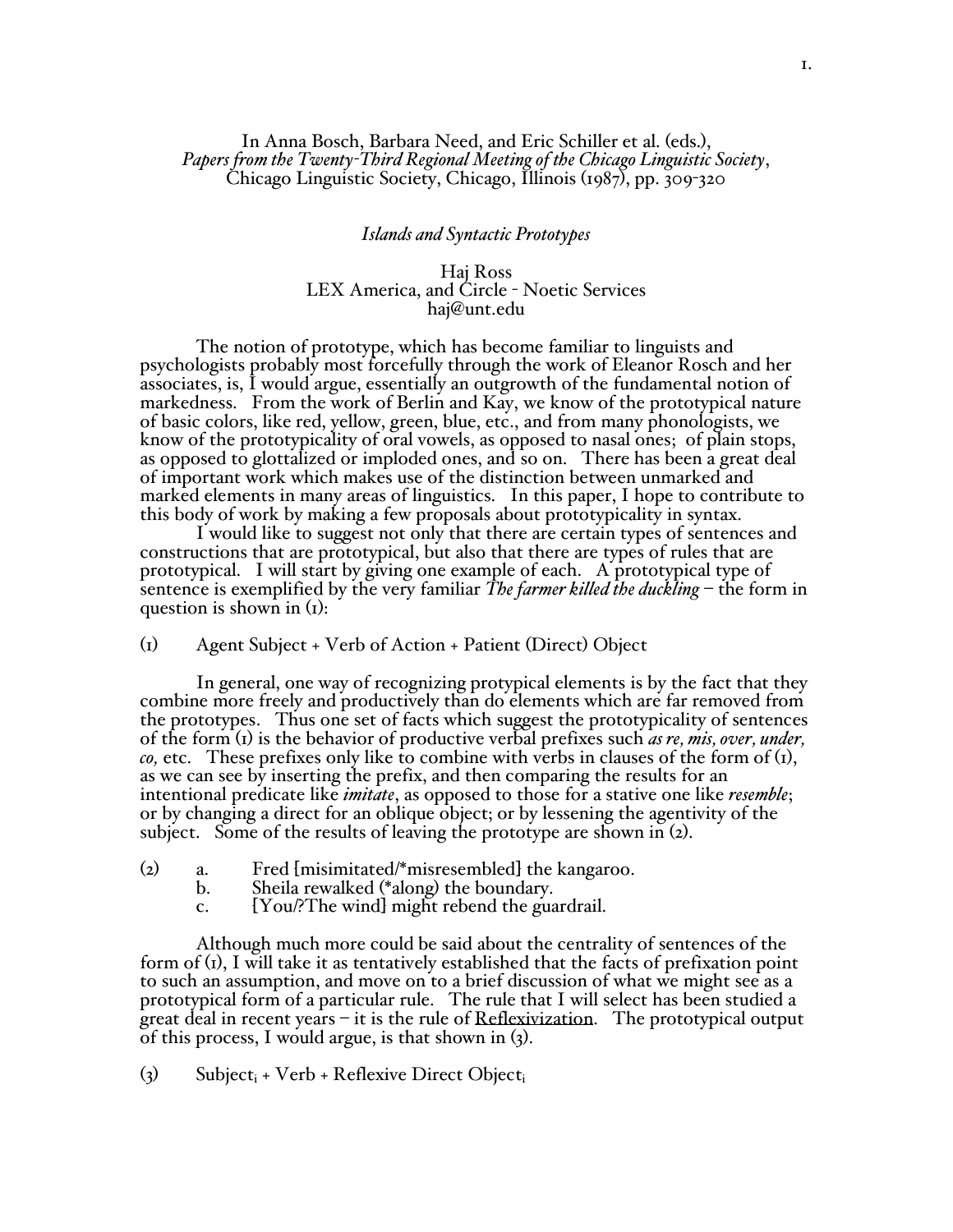What makes me think that such a schematic form is central in the set of reflexive sentences in any language are a number of quite well-known facts:

- (4) a. Reflexive elements are prototypically anteceded by elements that are in the same clause; any language that allows cross-clause reflexivization (such as Japanese, Korean, Russian, Latin, etc., under varying conditions that need no detailed discussion in this context) will also allow clause-mate reflexivization, though not the converse.
	- b. Reflexive elements are prototypically anteceded by subjects thus while *himself* is ambiguous in the English sentence *Tom told Bill about himself*, in the German equivalent *Thomas erzählte Willi über sich*, *sich* can only refer back to the subject *Thomas*. There is no language which has the opposite state of affairs: non-subject triggers for Reflexivization always imply the possibility of subject triggers.
	- c. Any language that allows reflexives as the objects of prepositions also French and Portuguese are two languages that I know of in which there are limitations on the distribution of reflexive elements in prepositional phrases. Thus it would appear that reflexives are prototypically found in bare NP's.
	- d. Finally, reflexive morphology is prototypically for third persons. Any language that has <sup>a</sup> way of marking first and second persons as reflexives will also be able to make third-person reflexives, but not the converse. German, for example, has only one reflexive pronoun – *sich* – which can be used only for third persons.

While a good deal more could be said both about the prototypical sentence of (1) and about various aspects of prototypical reflexive constructions, I will take it that the basic idea that there can be prototypicality not only for constructions, but also for rules is clear enough for us to go on. The latter notion in particular will

I would like to focus on one quite simple point. To make it, I will need to introduce one technical notion  $-\theta$  that of viability. The idea here is that it is possible for a sentence to deviate from a prototype, and yet not manifest any drop in acceptability. Losses in viability are cumulative, and only when there have been enough of them for a certain threshold value to be exceeded will the speakers of the language perceive that the sentence is less than perfect. I should point out that the drops in viability can occur either because the sentence which forms the input to the syntactic rules was less than prototypical (say, because its object was not a direct object, but rather preceded by a preposition), or because in its derivation, rules were used which were not the prototypical manifestations of the processes in question. Thus *Bobbie walked along the boundary* would be non-prototypical for the first of these reasons, *and I talked to Mr. Sanderson about himself* would deviate for the second reason.

Perhaps an example will make my point clearer. In what follows, I will write "A  $\rightarrow$  B," which is to be read as "A is more prototypical than B." Let us take three fairly obvious prototypes about sentence types.

 $(5)$  Affirmative  $\rightarrow$  Negative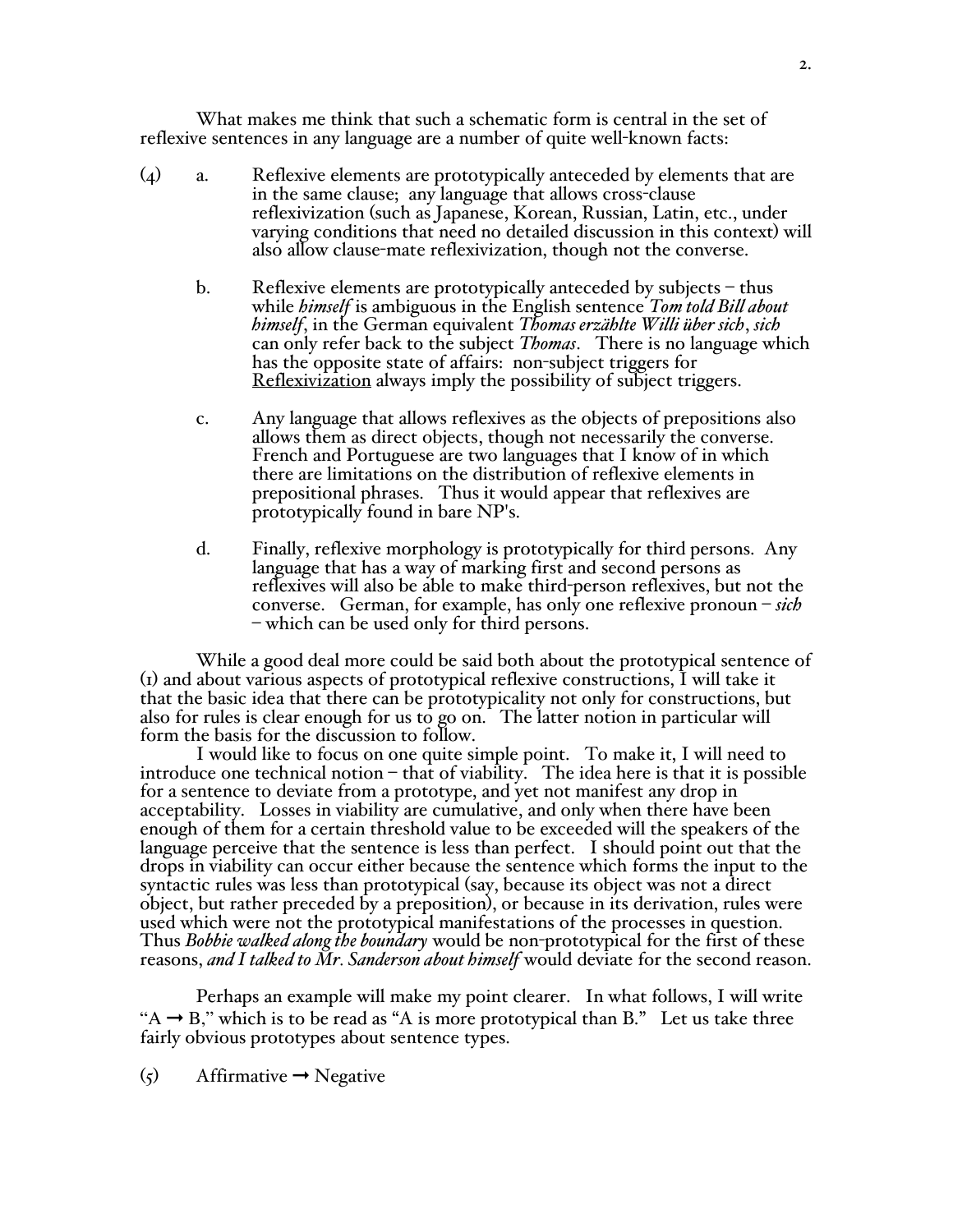[That is, to negate a sentence is to reduce its viability. Moreover, within the broad class of negative sentences, those sentences in which not appears in the auxiliary are prototypical with respect to all others. If the concept of negation is manifested by any other words, such as *no* or *few*, the sentence will decrease in viability. Thus *I will not eat any Twinkies* ➞ *I will eat no Twinkies*, and *I* will not eat many Devil Dogs  $\rightarrow$  *I* will eat few Devil Dogs.]

- (6) Order of constituents: Subject + Auxiliary  $\rightarrow$  Auxiliary + Subject
- $(7)$  Declaratives  $\rightarrow$  Questions

[Among the set of questions with a fronted *wh*-constituent, those sentences in which that constituent starts with a preposition are less viable than are those in which it is a bare NP that has been fronted.]

Now let us observe what happens when we try to combine the prototypes in  $(5) - (7)$  in various ways. In (8), we see that whatever decrease in viability is occasioned by the presence of negation is below the threshold of perceptibility: both variants are fine.

(8) The students were(n't) looking at him.

However, when we blend in the processing load that comes with questioning and having inverted order, things begin to go awry, though not until a preposition has been fronted:

(9) a. Who were(n't) they looking at?<br>b. ? At whom were(??n't) they looki b. ? At whom were(??n't) they looking?

And when, finally, we impose one more drop in viability  $-$  that caused by using a non-prototypical negator like *few* in subject position – it is the last straw:

(10) a. ? Who were few students looking at?  $\rightarrow$ <br>b. ?\* At whom were few students looking? ?\* At whom were few students looking?

• ∞ • ∞ •

Assuming now that the basic outlines of what I would like to say have become clear, let me begin to sketch the few general prototypes that seem to underlie all processes, following which I will proceed to an examination of one exceedingly complicated and hoary-with-study construction – The Pseudo-Cleft.

To return to the prototype in  $(5)$ , there are many processes which will only work over stretches of a tree that contain only affirmative clauses. One example is *Though* Preposing, the process that preposes constituents to the left of *though*, as in the conversion of  $(r_{1a})$  into  $(r_{1b})$ .

(11) a. Though [I/few people] think that Edna is(n't) brilliant, she is in a bind.<br>b. Brilliant though  $[I$ /\*few people] think that Edna is(\*n't), she is in a Brilliant though  $[I$ <sup>\*</sup>few people] think that Edna is(\*n't), she is in a bind.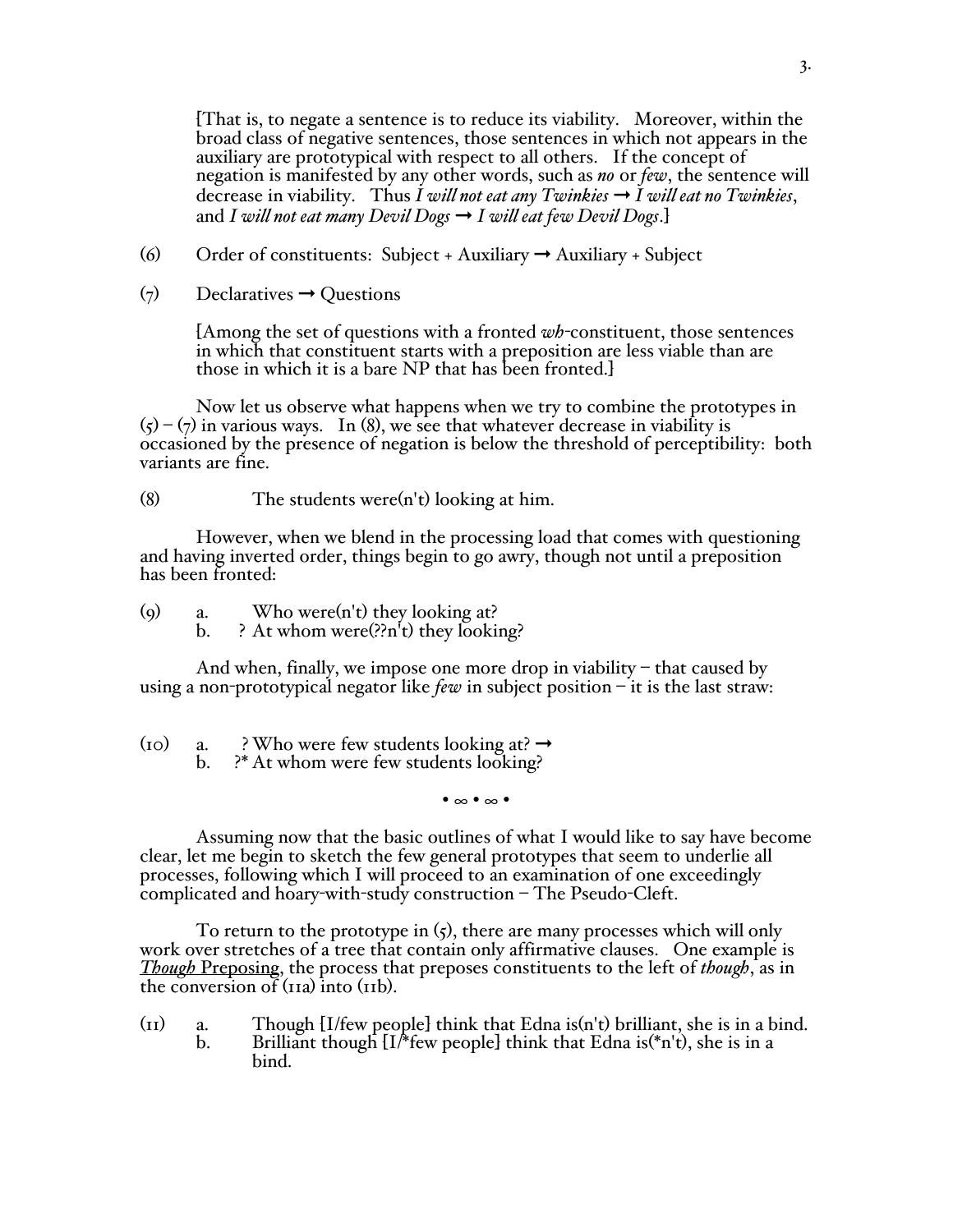One reason for thinking that affirmatives are prototypical is the fact that there are no processes that will only work over negative stretches of a tree (though there are of course negative polarity items, like *budge*, or *red cent*, which can only be used in "negative contexts" [no time to say this more carefully here]). As far as I<br>know, all processes which are restricted to positive clauses, like is *Though* Preposing, make crucial use of variables; there are no rules that have this limitation that would,<br>in relational grammar terms, be called "term-changing rules" – rules like Passive,<br>Raising, *There* Insertion, *Tough* Movement, etc. correct, then maybe we are justified in making the inference that term-changing "ripping rules," for want of a better term. In the notation that I have suggested,  $(i2)$ may be a correct law of universal grammar.

# $(i2)$  Term-changing rules  $\rightarrow$  Ripping rules

In those languages that allow tensed complements that begin with (complementizers "equivalent to") *that* to delete this element (for some reason, there appear to be very few languages which can zap *that*), it seems to be the case that some rules will only apply in *that*-less domains of syntactic structure; that *that* interferes with the operation of certain weak processes. Indeed, I have met people who require the deletion of *that* in all rippings: for them, (13) is unacceptable with that.

## (13) What were the doctors afraid (that) I would ingest?

While *that* does not rule (13) out for me, or for most speakers whose idiolects I have studied, there are definitely processes which are improved, for me, by *that*lessness. Two examples appear in  $(I_4)$  and  $(I_5)$ .

- $(14)$  a. I think (that) Jeb realizes that Dr. Pepper contains little protein. ====><br>b. Dr. Pepper contains little protein. I think (?that) Ieb realizes. Dr. Pepper contains little protein, I think (?that) Jeb realizes.
- (15) The bumpier the road gets, the slower I fear (?that) we'll have to drive.

I know of no process which requires *that*-fulness, so I will tentatively conclude that *that* is not prototypical:

(16) For tensed complements:  $\varnothing \rightarrow \text{that}$ 

There is a well-known distinction between assertive and factive complements, and while I blush to pretend that matters are anywhere near this simple, still it remains sort of true that there are processes that work out of assertive, nonpresupposed complements which refuse to rip things out of factive complements. Two quasi-examples of the kind of distinction that I have in mind are provided by the part of the rule of Question Formation that preposes *why* (cf. the contrasts in (17), where the underlined verbs are factives and block the rule),

(17) Why do you [think/believe/say/\*know/\*realize/\*concede] that New Orleans was the birthplace of jazz? [Out on the reading in which why modifies was and not the highest verbs.]

and by the rule that preposes adverbs of various kinds out of tensed that-clauses: cf. the contrasts in (18).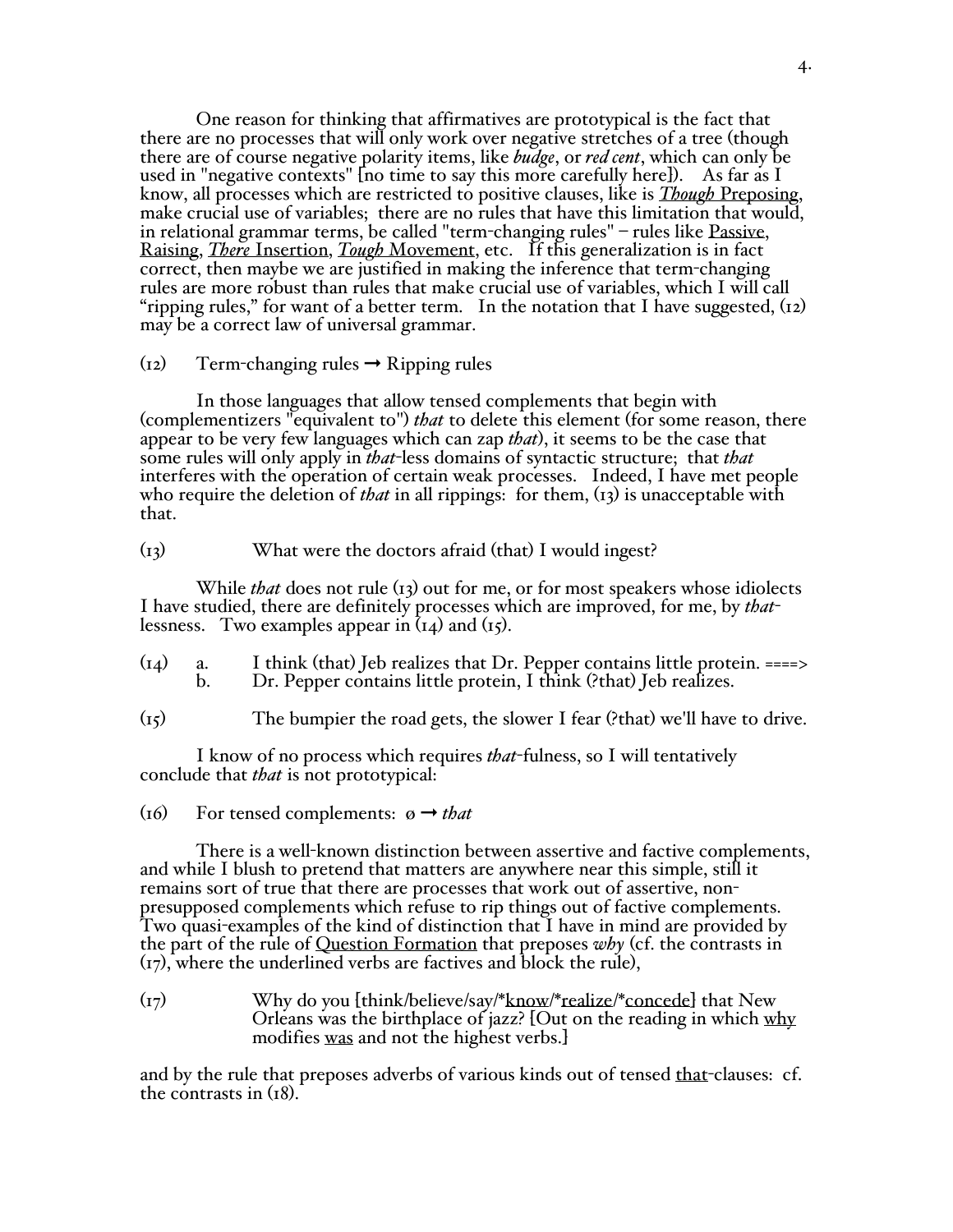- (18) a. Smithers [thinks/believes/says/knows/realizes/concedes] that we'll be in Fort Swill tomorrow. =====>
	- b. Tomorrow Smithers [thinks/believes/says/?knows/?realizes/??concedes] that we'll be in Fort Swill.

While these examples may be weak reeds to rest such <sup>a</sup> conclusion on, nonetheless, <sup>I</sup> believe it to be the case that assertives are prototypical; that any ripping process that can enter a factive clause can also enter an assertive one, though not the opposite. Thus I think that (19) is also a valid part of the ripping prototype.

# $(19)$  Assertive  $\rightarrow$  Factive

Some processes are strong enough to enter a prepositional phrase and remove the object NP, leaving a stranded preposition; Topicalization is one such example.

- (20) a. I bequeath my old Harry James records to my first professor in Carburetor Design. =====>  $(20b)$  or  $(20c)$ 
	- b. To my first professor in Carburetor Design I bequeath my old Harry James records.
	- c. My first professor in Carburetor Design I bequeath my old Harry James records to.

The rule of Passive is strong enough to strand prepositions: *These have been leaned on long enough*. But the rule that makes sentences with patient subjects (e.g., *This car steers easily* – this process is sometimes called Middle) must either obliterate the preposition in the course of its application (as in *One can write well with this pen* =====> *This pen writes (\*with) well*) or fail to apply: \**This telescope gazes (through) wonderfully*. The same is true for the process that forms words in -*able*: either the preposition that is associated with the subject when it appears in object position must be absorbed (as is the case with *dependable (\*on))*, or the process must be blocked: \**This problem is not yet talkable (about))*. There is no process that I know of that **only** strands prepositions –  $NP's$  are the prototypical rippees – i.e., travelers in ripping processes.

# $(2I)$  NP  $\rightarrow$  PP

As far as I know, specific NP's are prototypical with respect to non-specific ones. That is, while I know of some processes that will operate on specific NP's and must be blocked from applying to non-specific NP's, I know of no cases where the opposite restriction would obtain. An example of a process that is restricted to apply only to specific NP's is Brasilian pronominalization. While English allows either specific (*a woman*) or non-specific indefinites (*nobody*) to antecede pronouns like *her* (E.g., [*A womani/ Nobodyi*] *knew that we were following her*i), Brasilian does not \**Ninguém<sub>i</sub> sabia que a gente tava seguindo ela*, fails to be a grammatical translation of the English example with *nobody*. Thus I conclude that specific indefinites are prototypical.

 $(22)$  Specific indefinite NP's  $\rightarrow$  Non-specific indefinite NP's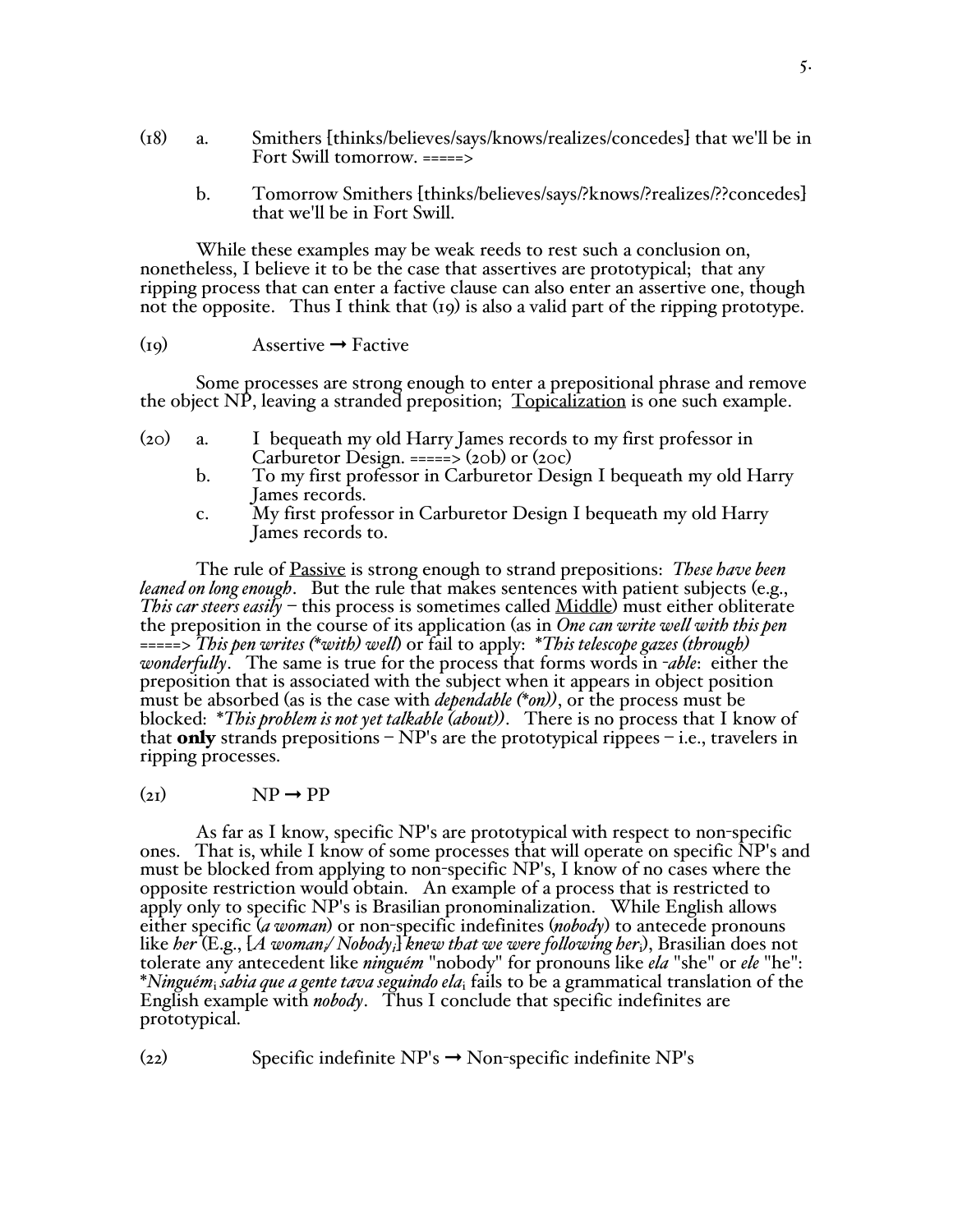Finally, it is abundantly clear that rules which do not cross clause-boundaries are more prototypical than rules which do. Let us say that a clause whose subject has been deleted, leaving an infinitive or gerund, is less of a full clause than is one whose subject is audible in surface structure (that is, let us say that *She claims that she has memorized this poem* is fully biclausal, while the sentence *She claims to have memorized this poem* is less than fully biclausal, say, one-and-a-half-clausal). Then we will have an explanation for the fact that while there are processes, like *Tough* Movement, which will take NP's out of such infinitival "half-clauses", but not out of full *that*-clauses (Cf. (23)),

- ( $23$ ) a. It will be tough for her to claim to have memorized this poem. =====><br>b. This poem will be tough for her to claim to have memorized. This poem will be tough for her to claim to have memorized.
	- c. It will be tough for her to claim that she has memorized this poem.<br>  $\begin{aligned}\n\text{d.} \quad & \text{``This poem will be tough for her to claim that she has memorized.}\n\end{aligned}$
	- \*This poem will be tough for her to claim that she has memorized.

there are no processes with the opposite restriction. That is, no rule that will rip elements out of *that*-clauses will refuse to rip them out of (subjectless) infinitives or gerunds. Thus (24) seems to be a reasonable conclusion.

### $(24)$  I clause  $\rightarrow$  2 clauses

Of course, the attentive Ordinary Working Grammarian reader will want to find some more satisfactory way of saying all these things than merely to list  $(i2)$ ,  $(i6)$ ,  $(19)$ , and  $(24)$ , for it will feel to her or him that there is a big fat generalization that is just waiting to be captured there, and the Extraordinary Working Grammarian may even want to fold  $(2i)$ , and who knows?,  $(22)$ , even, into the recipe, but I am not going to pursue these interesting explorations here, for I want to say a few things about pseudocleft sentences, and then return to talk generally about prototype syntax.

• ∞ • ∞ •

I think that we all know that while all of the sentences in  $(25)$  are grammatical pseudocleft sentences, somehow the type in  $(25a)$ , in which the focused element is an  $NP$ , is more basic than is (25b), with its pseudoclefted PP, and that both of these are"better" than is (25c).

- (25) a. What Molly discovered was <sup>a</sup> Grand Unified Theory. b. Where Molly lived was in London.
	-
	- c. What Molly is now is brilliant.

What is necessary, in order to construct a theory of language in which such intuitions will find an adequate reflection, is a fully worked-out network of the prototypes involved in the pseudocleft construction. Let us start by noting this one as in (26), and go on to find what other prototypes will be necessary to home in on an accurate calculus of viability deficits.

(26) Focused constituent in pseudoclefts:  $NP \rightarrow PP \rightarrow AP$ 

One prototype that we have already made use of is the one in (6); when the loss in viability that is associated with inverted order is added to those underlying  $(a)$ , we find that differences in acceptability begin to make themselves felt.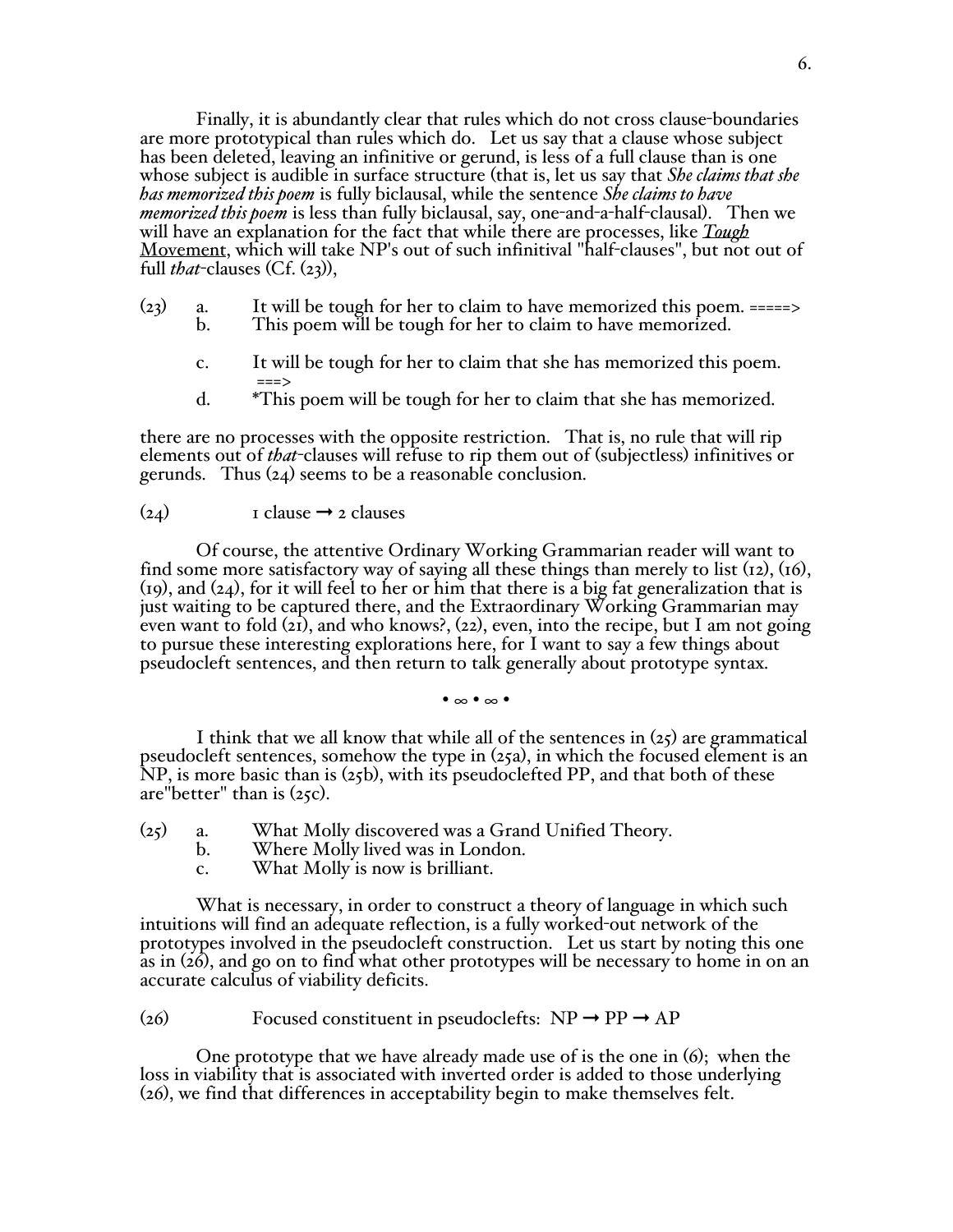- (27) a. Was what Molly discovered a Grand Unified Theory?
	- b. ?Was where Molly lived in London?
	- c. ?\*Is what Molly is now brilliant?

While it will take us too far afield to study this phenomenon in all its ramifications, it seems that the prototypical pseudocleft has no auxiliary verb modifying its main verb *be*. If we choose just to add to the sentences in (25) the modal *might*, we will see that this complexification of the auxiliary lowers all the viabilities by a bit: cf. (28).

- (28) a. What Molly discovered might be <sup>a</sup> Grand Unified Theory. b. ?Where Molly lived might be in London. c. ?\*What Molly is now might be brilliant.
	-
	-

I am deliberately shying away from exploring the problems concerned with the choice of auxiliary verbs, because I can see that there is a huge bog lurking over there. For instance, I believe that *might have been* is in general a better auxiliary for pseudoclefts than is *might be*, and I suspect that discovering the full story about how auxiliaries influence viabilities is going to require a major research effort. Let us therefore content ourselves with the beginning of an auxiliary prototype: (29).

(29) No auxiliary but Tense  $\rightarrow$  Auxiliary = Tense + X

When we add the load of inverted order to the already short-handed sentences in (28), they slide a bit further out:

- (30) a. ?Might what Molly discovered be a Grand Unified Theory?
	- b. ??Might where Molly lived be in London?
	- c. \*Might what Molly is now be brilliant?

An important prototype, which governs all sentences, not merely pseudoclefts, is that when sentences are embedded, the more closely the embedding context resembles a finite clause, the less the viability of the entire clause will be affected. However, when the embedding context gets more and more nouny, or less and less sentential, then the result of the embedding shows greater and greater drops in viability. In Ross (1973), I proposed that *that*-clauses should be seen as being more sentential than *for-to*-clauses, which in turn should be held to be more sentential than what I called "Acc Ing" complements – e.g., clauses like *him having been there*. If we accept this ordering as a preliminary hypothesis, formulated in part as in (31),

 $\text{(31)}$  Finite  $\rightarrow$  Non-finite

then we have the beginnings of a handle on why the acceptability orderings shown in  $(32)$  to  $(34)$  are arrayed as we find them.

- (32) a. That what Molly discovered was a Grand Unified Theory is interesting.
	- b. For what Molly discovered to have been a Grand Unified Theory is
	- interesting. c. ?What Molly discovered having been <sup>a</sup> Grand Unified Theory is interesting.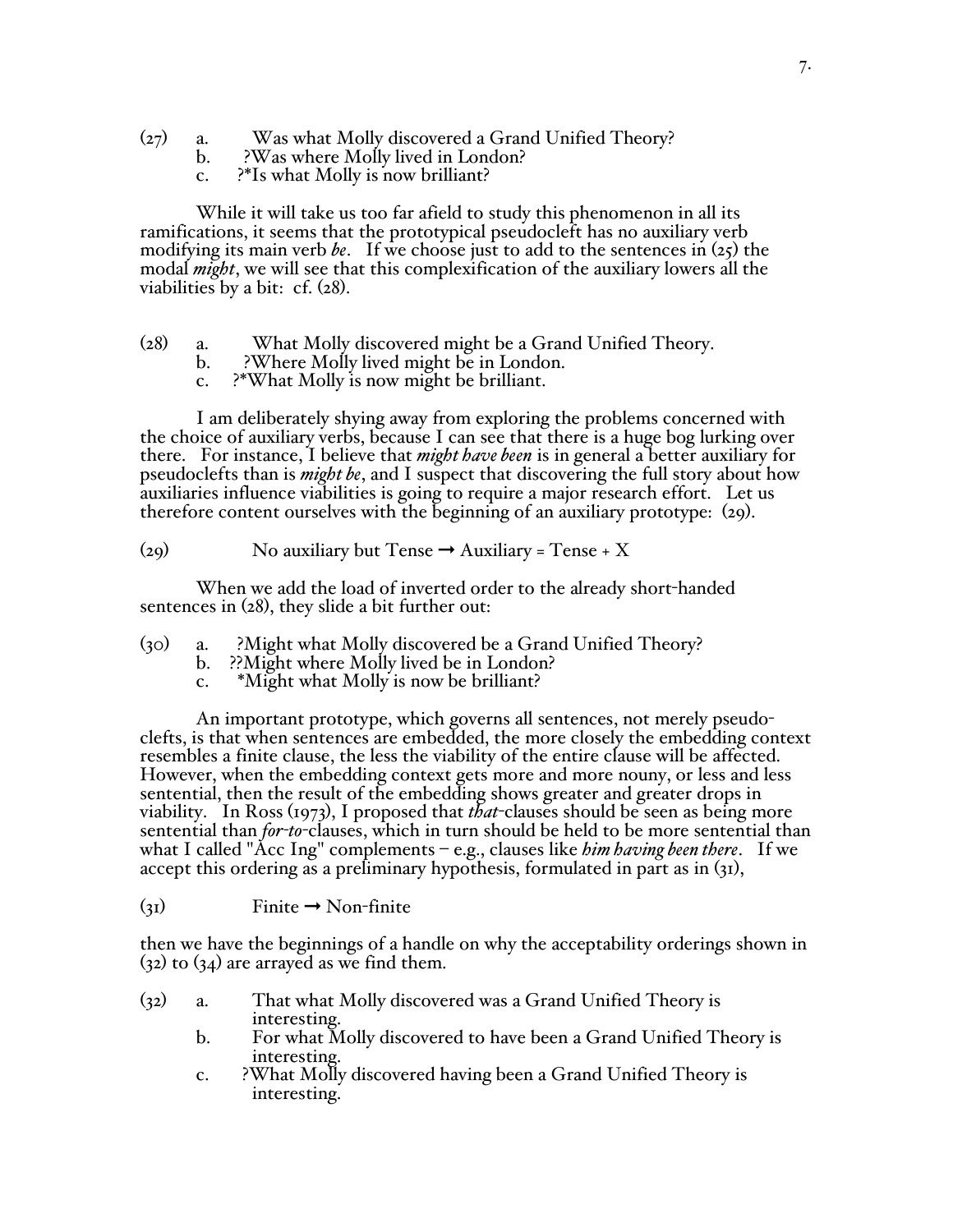- 
- (33) a. That where Molly lived was in London is interesting. b. ?For where Molly lived to have been in London is interesting. c. ?\*Where Molly lived having been in London is interesting.
	-
- (34) a. ?That what Molly is now is brilliant is interesting.<br>b. ?\*For what Molly is now to be brilliant is interesting.<br>c. \*What Molly is now being brilliant is interesting.
	-
	-

Since to negate is to depart from the prototype (cf.(5)), we expect that if we negate the *be*'s in the complements of (32) – (34), we will produce further viability losses; that this is in fact the case can be verified by the interested reader.<br>However, there is an initially puzzling question that might arise: there are two clauses in these sentences, after all, so either could be negated independently of the other. Would both negations have the same effects on viability?

Let us examine this question by trying both negations of (32c), a sentence with only slightly impaired acceptability. Negating the main clause *be* (namely, *is*) produces (35a); negating the embedded *be* (namely, *having been*) produces (35b).

- (35) a. ?What Molly discovered having been a Grand Unified Theory is not
	- b. ?\*What Molly discovered not having been a Grand Unified Theory is interesting.

I do not detect any great difference between (32c) and (35a): as we saw with (8), in normal circumstances, negating a main clause verb causes only a small drop in viability, one way below any perceptible drop in acceptability. However, if my intuitions are correct, there is definitely a drop in acceptability between (32c) and (35b). Why should this be?

I think that we can guess pretty well what is in this Pandora's Box without all the mess of actually opening it. One of the things that became apparent when I was working on nouniness (cf. Ross (op. cit.)) was that negation is a sentence-based phenomenon. That is, when the prototype limned vaguely in (31) is fleshed out fully, we find that the finite "end" of it looks like sentences, while the non-finite "end" looks like NP's. And I tried to demonstrate that the end that one got, the more difficulty one had in negating the predicate that formed the center of the construction. Negation, in other words, was tied to sententiality, as are tense and aspect. Therefore, since the subject of (32c) is more nouny than are those of (32b) or (32a), negating it will cause a greater drop in viability. The conclusion, therefore, of this peek into The Box is that it is not going to be possible to calculate the effects on viability of leaving a prototype (in this case, the affirmative prototype of (5)) in any context-independent way. If you are negating a highly sentential clause, the effect will be negligible, but if the clause is showing up in a nounier garb, the drop may be severe. Bad news – but we knew it, so we didn't have to open any wider than a crack.

Let us return to look at a few more ways of leaving the pseudocleft proto-<br>type. Connected to the prototype in  $(26)$  in ways that are at present opaque to me is the following one, which has to do with the nature of the wh-word that heads the subject clause.

(36) what  $\rightarrow$  where  $\rightarrow$  how X  $\rightarrow$  how  $\rightarrow$  whose  $\rightarrow$  which %who when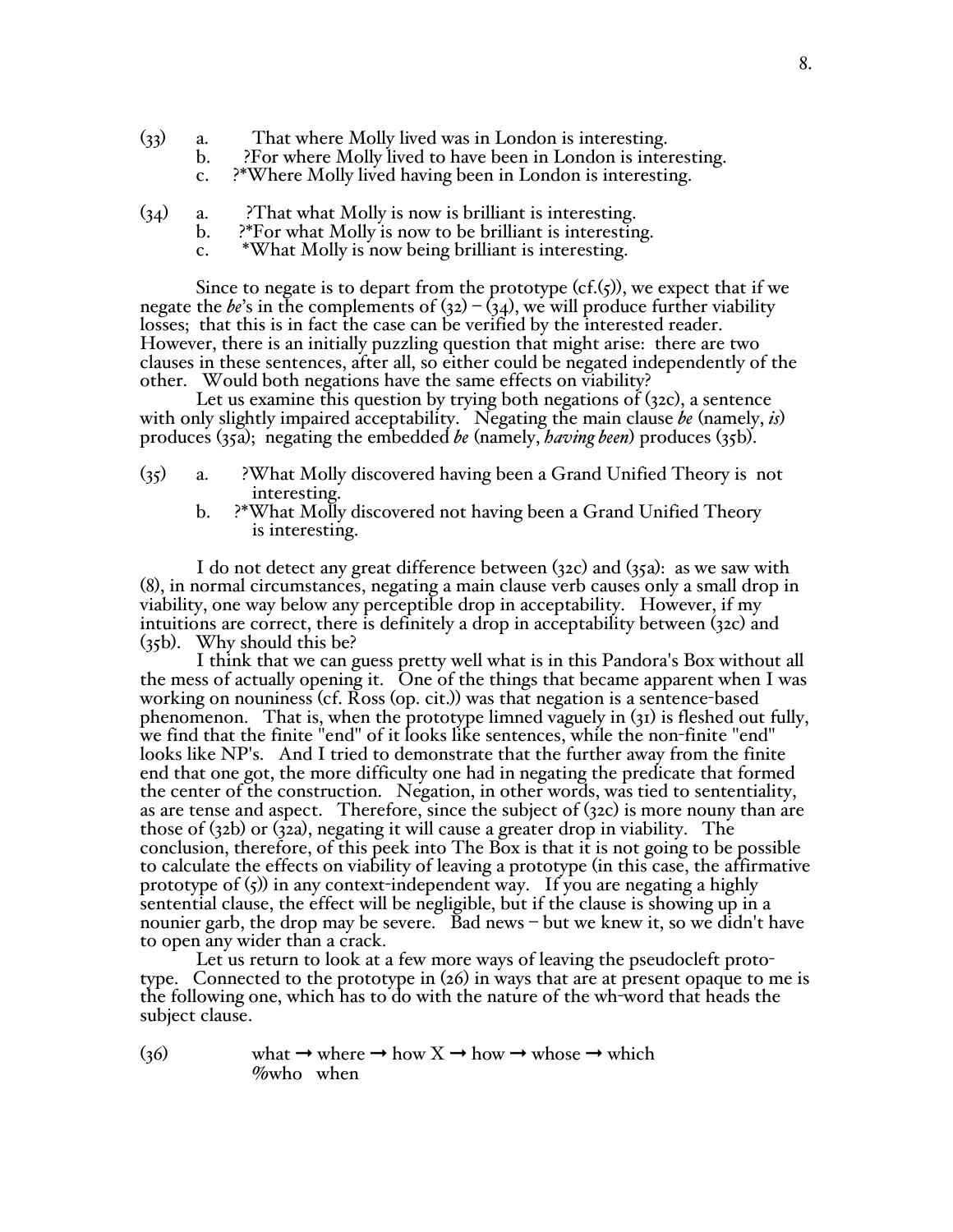Some examples which suggest the necessity of such a prototype are found in

 $(37)$ .

- 
- (37) a. i. What I saw was an ox.<br>ii.%Who I saw was Mr. Berrywhistle. [Not everyone gets these, but I do]<br>b. i. Where you should put it is into the disposal.
	-
	-
	-
	-
	-
	- ii. When you'll be leaving is in January.<br>
	c. How long we waited was two years.<br>
	d. ?How you have to peel these is [rapidly / ??fast].<br>
	e. ?Whose course you really ought to take is Jim's.<br>
	f. \*Which course you really ought 909.

Again, one way to see more clearly how these differ among themselves is to drain off a bit of viability, say by looking at the corresponding questions.

- (38) a. i. Was what I saw an ox?
	- ii. ?Was who I saw Mr. Berrywhistle?
	- b. ??Is where you should put it into the disposal?
	- c. ? Is when you'll be leaving in January?<br>d. ??Was how long we waited two years?
	-
- ??Was how long we waited two years?<br>?\*Is how you have to peel these rapidly/\*fast? e. ?\*Is how you have to peel these rapidly/\*fast?<br>f. ?\*Is whose course you really ought to take Jim's?
	-
	- g. \* Is which course you ought to take Comparative Phlebotomy 909?

A further way to put more stress on the construction, I believe, is to apply the rule called Copula Switch, which has the effect of placing the focused element of the pseudocleft first, and the *wh*-clause last. Thus the sentences in (37) become those of (39). [ A quick argument that the sentences in (39) are copula-switched versions of more prototypical pseudo-clefts: the tag question for all sentences like those in  $(37)$ is *wasn't it?*; the same tag would follow (39aii), instead of an expected, but ungrammatical \**wasn't he?* ]

- -
	-
	-
	-
	-
	-
- (39) a. i. An ox was what I saw.<br>
ii. Mr.Berrywhistle was who I saw.<br>
b. Into the disposal is where you should put it.<br>
c. In January is when you'll be leaving.<br>
d. Two years was how long we waited.<br>
e. ?[Rapidly/Fast] is

I am not sure that I am right in my supposition that the copula-switched versions of the sentences in  $(37)$  – namely, those of  $(39)$  – are really farther from the prototype. For when they are questioned, what results is  $(40)$ :

 $(40)$  a. i. Was an ox what I saw?

ii. %Was Mr. Berrywhistle who I saw?

- b. ?? Is into the disposal where you should put it?
- c. ? Is in January when you'll be leaving?<br>d. Is two years how long we waited?
- Is two years how long we waited?
- e. ?\*{Is rapidly/\*fast} how you have to peel these?<br>f. ?\* Is Jim's course whose course you really ought
- f. ?\* Is Jim's course whose course you really ought to take?
- g. \* Is Comparative Phlebotomy 909 which course you really ought to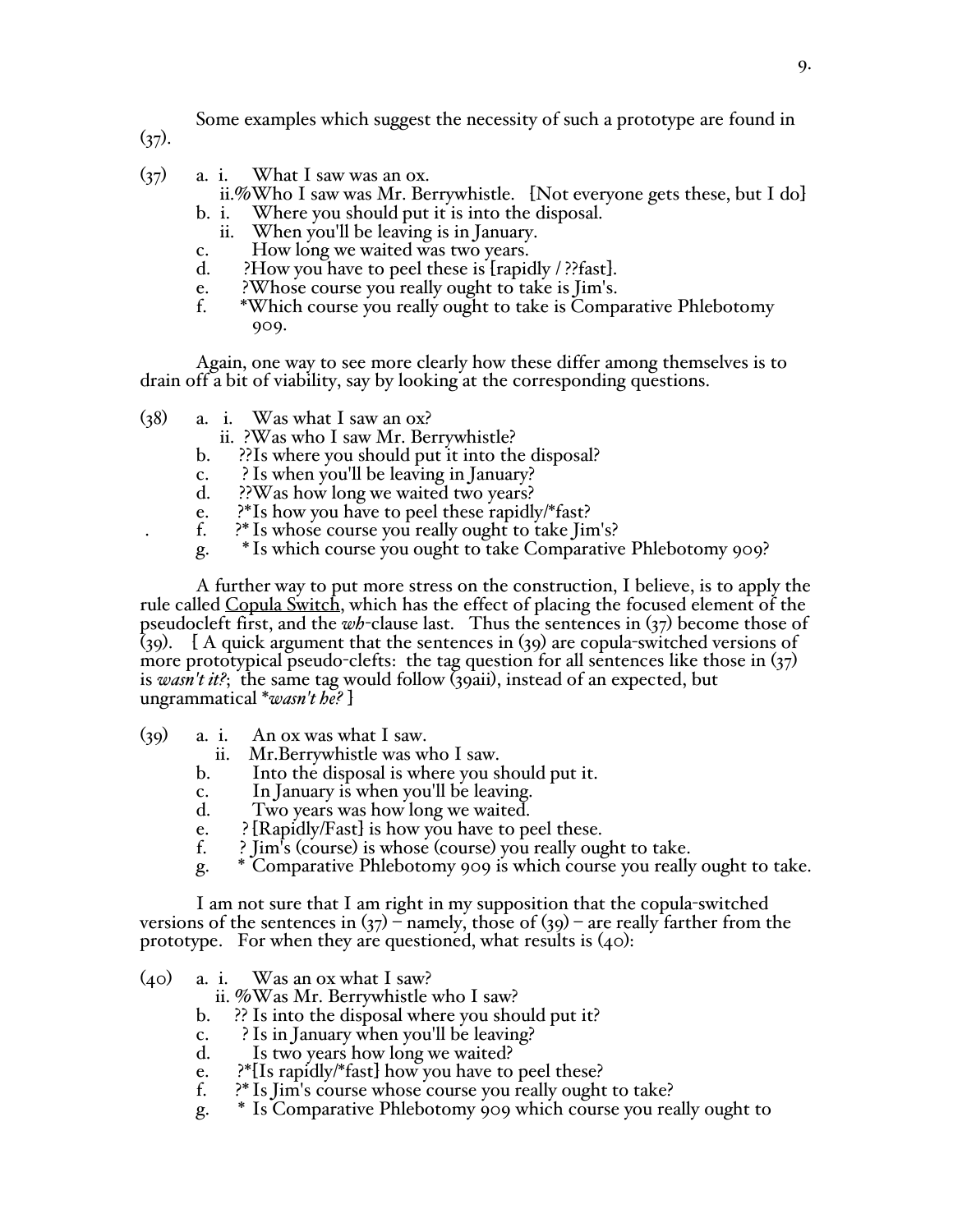take?

To be sure, these questions are worse than the declaratives in (39), but their order of acceptability does not decrease monotonically. I think that the reason is that any sentence that starts with a constituent that doesn't look a lot like an NP will produce a very poor question, whether the sentence in question is a pseudocleft or not. For instance, the question form of (41a) is the dubious (41b).

- (41) a. Under the bathtub is still really filthy. b. ?Is under the bathtub still really filthy?
	-

This would seem to suggest that one of the features that will have to be specified in the formulation of Subject-Verb Inversion is a prototype with this effect, and it may be just this part of the inversion prototype that is causing the

worsenings of (40). <sup>I</sup> see the question as still being an open one. One final prototype concerns <sup>a</sup> particular subset of pseudoclefts: those where the focused element is the object of  $d\rho$ . The ordering is given in (42), and the relevant examples appear in (43).

(42) Forms of the verb do, when its object is what is clefted:

Tensed  $\text{do} \rightarrow \text{be} + \text{doing} \rightarrow \text{have} + \text{done}$ Modal + do

- (43) a. i. What Sandy did then was (to) go home early.
	- What Sandy can do now is (to) go home early.
	- b. What Sandy is doing these days is going home early.
	- c. What Sandy has done today is gone home early.

Though all of these sentences are grammatical as they stand, it is easy to show that their vitality has been seriously zapped. Look what happens when we make the auxiliaries more complex:

- (44) a. i. What Sandy did then might have been ?(to) go home early.
	- ii. What Sandy can do now might be ?(to) go home early.
	- b. ?? What Sandy is doing these days might be going home early.
	- c. \*What Sandy has done today must be gone home early.

I leave it as an exercise for the industrious reader to try embedding the sentences of (43) in progressively more nouny contexts, or to question them, or to try them against yet other prototypes. Myself, I will leave the pseudoclefts here, shrouded in mystery, as they have always remained during the about two decades that I have been poking away at them (possibly even a bit more in mystery now?). What I hope to have made plausible, in the course of looking at the prototypes that go into the description of just this one rule of English, is the assumption that when we look carefully at any rule, we will find the same network of more and less central cases of the rule, with the centrality sometimes being a factor of highly general factors [like (5)], or of others operative throughout all of English grammar, if not everywhere [like (31)], or of still others that may pertain to just one particular rule  $(29)$  may be a case in point here, though I suspect that it, too, will prove to constrain other processes in English.].

• ∞ • ∞ •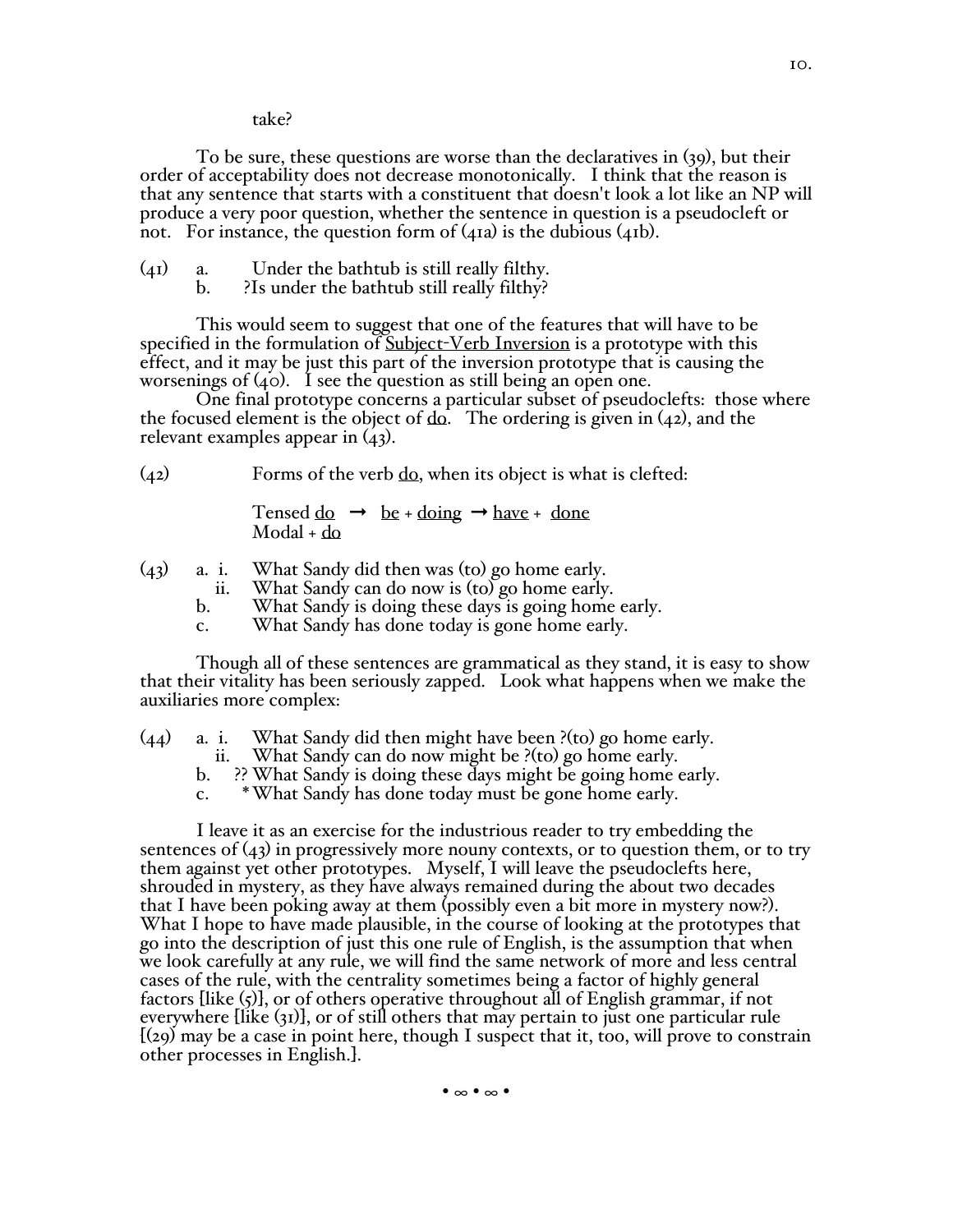What have I convinced you of? I am hopeful that both of the major points that I have been concerned with giving some details of will be as easily incorporable in your framework of grammar as in any other, for they are as theory-neutral as any I know of (and I also know that there are no theory-neutral facts...). The points were these: first, that constructions and rules are arranged around prototypes; and second, that there are important differences for the study of language that fall below the threshold of perceptibility. The two points are logically independent, as far as I can see. Certainly it would be possible to imagine a network of prototypes in a language which was so constituted that any departure from any prototype resulted in an immediate distinction in grammaticality/acceptability (take your pick of whichever of those two notions you like the best). And it would also be possible to envision a world in which languages were spoken whose description required some such calculus of viability decrements as I have continually hinted at in the course of this paper, but where there was no possibility of setting up construction or rule prototypes. In such a world, Reflexivization, for example, when possible from a non-subject trigger in some language, would not imply the possibility of subject- triggered reflexives. However, on Earth, it seems relatively uncontroversial to assert that there are

the types of implicational laws that I have been giving examples of (in  $(4)$  –  $(7)$ , (12),  $(16)$ , (19), (21), (22), (24),...). Grammarians may well disagree about which of this set are correct implications, but ever since the pioneering phonological studies of Jakobson and Trubetzkoy in Prague, and increasingly since the expansion of the domains of markedness in the last twenty-five years under the impetus of Greenberg's research, I think that most linguists have agreed that their field of study

was implicationally ordered in important ways. Thus the most novel aspect of my paper is the suggestion that we need some concept such as that of viability; that there are subliminal differences in linguistic structure. Despite this novelty, however, I am hopeful that you will come to feel, as I do, that adopting such an assumption in your own work will in no way cramp your style. Whether or not you have <sup>a</sup> derivational view of syntax, no matter how many levels of representation you find it necessary to postulate, whether there are things like rules or processes in your thinking about syntax or not, I am hopeful that the recognition of degrees of viability will give you more elbow room in which to search for revealing analyses of language within whatever theoretical framework you find

most congenial.<br>In looking for an analogy for the way we have all done syntactic work in the<br>absence of any notion like that of viability, I came up with the following one. Wouldn't we view as strange someone who had to buy 100 cars and who had made the decision to stand at the end of a bridge and buy the first hundred that crossed over? And yet in a sense, that is what we have been doing in our goal to construct grammars that account for just the set of sentences that are all judged to be grammatical. Each sentence may involve dozens, or thousands, of factors which influence our judgements about its usefulness in contexts of an in-principle unlimited number of types. What gives us the right to assume that the scales of preference that interact in the formation of each sentence are made up of sharp, and radical, distinctions? This is not the way that we classify in the areas of music, or politics, or personal character, or anywhere obvious. Why should we believe ourselves to be so underlyingly discrete in our construction of language, that vehicle for the concretization of our thoughts? To be sure, we might think discretely, in some or even in many areas. <sup>I</sup> try to stay open to thinking now categorically, now squishily, as the occasion demands. <sup>I</sup> find that the fundamental question with which to approach any new area of study is the one that Lloyd Anderson gave to me, and to us